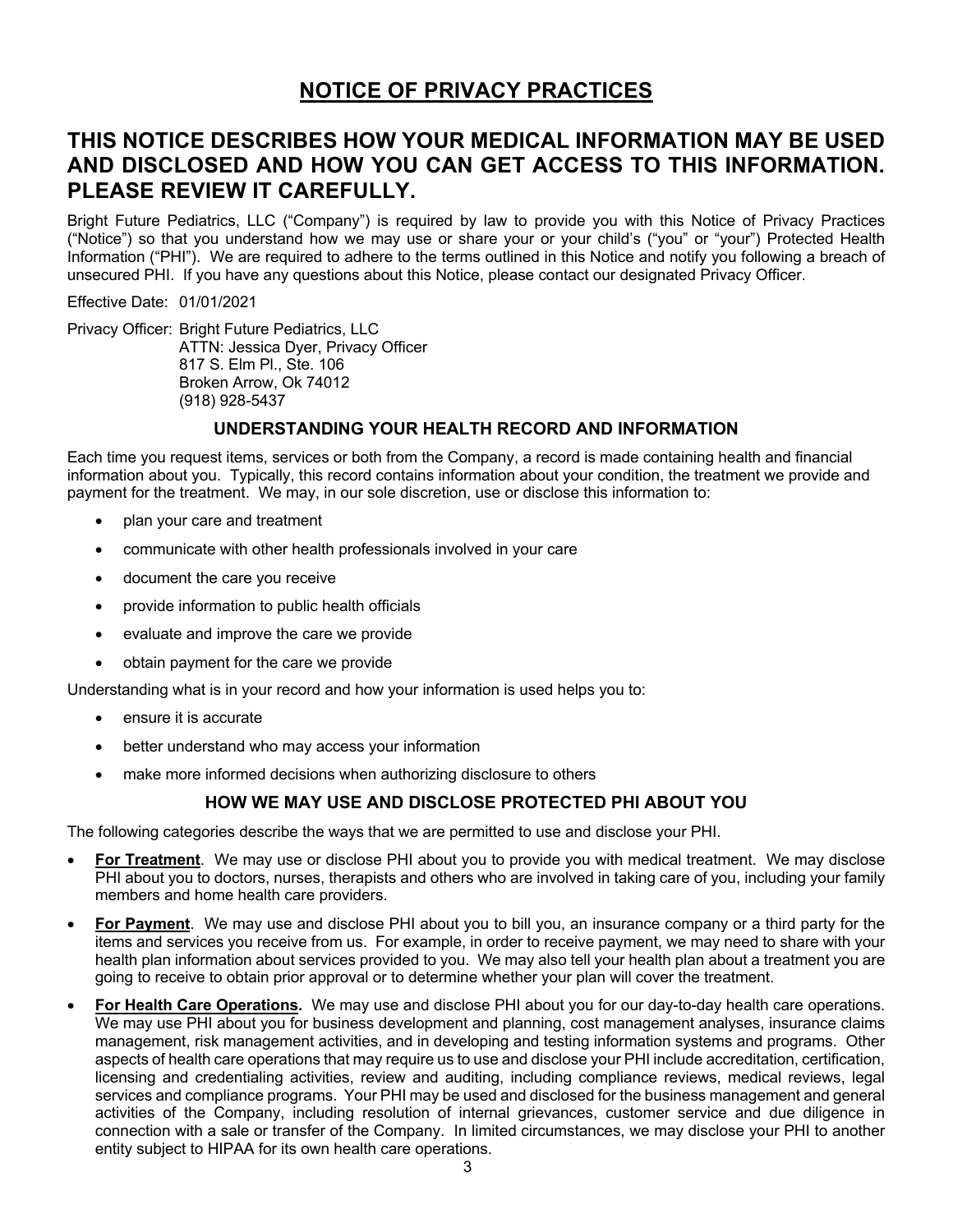## **OTHER ALLOWABLE USES OF YOUR PHI**

- **Business Associates**. There are some services we provide or obtain through contracts with business associates. Examples include outside attorneys and accountants and vendors we use in connection with our business, such as medical billing companies, print, copy and mail services and health care consultants. When these services are contracted, we may disclose your PHI to such business associates so that they can perform and receive payment for the services.
- **Treatment Alternatives**. We may use and disclose PHI about you to tell you about possible treatment options or alternatives that may be of interest to you.
- **Health-Related Benefits and Services and Reminders**. We may contact you to provide appointment reminders or information about treatment alternatives or other health-related benefits and services that may be of interest to you.
- **Fundraising Activities**. We will not use PHI about you to contact you in an effort to raise money as part of a fundraising effort.
- **Customer Information**. We may include information about you in an internal Company directory, address book, customer list or scheduling calendar while you are a customer. This information may be disclosed to people who ask for you by name. This is so you, your family and friends can receive general information about the items and services we provide to you.
- **Individuals Involved in Your Care or Payment for Your Care**. Unless you object, we may disclose PHI about you to a friend or family member who is involved in your care. We may also disclose your PHI to someone who helps pay for your care.
- **Health Information Exchange/Regional Health Information Organization.** Federal and state laws may permit us to participate in organizations with other healthcare providers, insurers, and/or other health care industry participants and their subcontractors in order for these individuals and entities to share your health information with one another to accomplish goals that may include but not be limited to: improving the accuracy and increasing the availability of your health records; decreasing the time needed to access your information; aggregating and comparing your information for quality improvement purposes; and such other purposes as may be permitted by law.
- **As Required By Law**. We will disclose PHI about you when required to do so by federal, state or local law.
- **To Avert a Serious Threat to Health or Safety**. We may use and disclose PHI about you to prevent a serious threat to your health and safety or the health and safety of the public or another person.
- **Organ and Tissue Donation**. If you are an organ donor, we may disclose PHI to organizations that handle organ procurement to facilitate donation and transplantation.
- **Military and Veterans**. If you are a member of the armed forces, we may disclose PHI about you as required by military authorities. We may also disclose PHI about foreign military personnel to the appropriate foreign military authority.
- **Research**. Under certain circumstances, we may use and disclose PHI about you for research purposes. For example, a research project may involve comparing the health and recovery of all residents who received one medication to those who received another, for the same condition. Before we use or disclose PHI for research, the project will have been approved through a special approval process that evaluates a proposed research project and its use of PHI, trying to balance the research needs with individuals' need for privacy of their PHI.
- **Future Communications**. We may communicate to you via newsletters, mail outs or other means regarding treatment options, health related information, disease-management programs, wellness programs, research projects, or other community based initiatives or activities we are participating in.
- **Workers' Compensation**. We may disclose PHI about you for workers' compensation or similar programs. These programs provide benefits for work-related injuries or illness.
- **Reporting** Federal and state laws may require or permit the Company to disclose certain PHI related to the following:
	- o Public Health Risks. We may disclose PHI about you for public health purposes, including: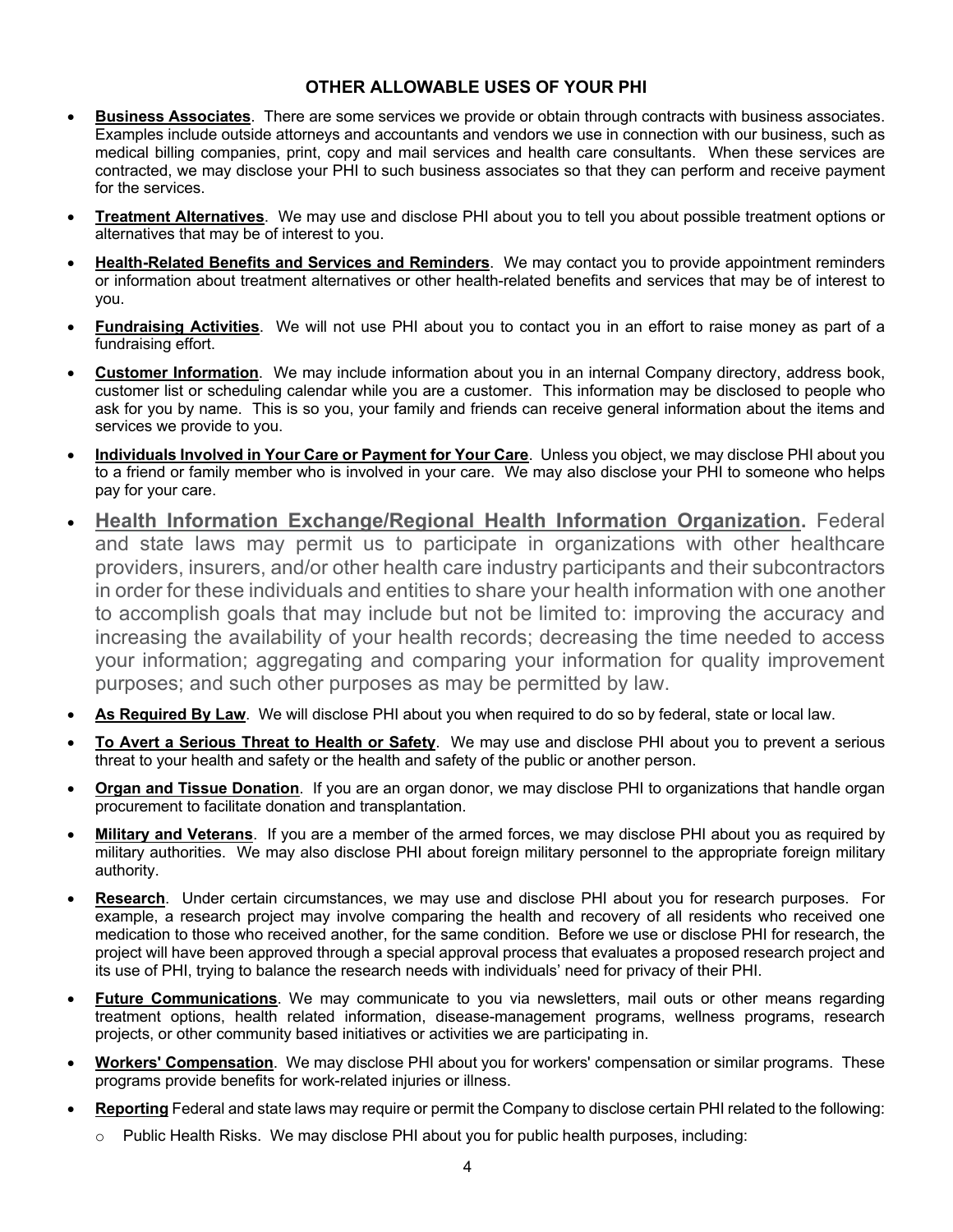- $\triangleright$  Prevention or control of disease, injury or disability
- $\triangleright$  Reporting births and deaths;
- $\triangleright$  Reporting child abuse or neglect;
- $\triangleright$  Reporting reactions to medications or problems with products;
- $\triangleright$  Notifying people of recalls of products;
- $\triangleright$  Notifying a person who may have been exposed to a disease or may be at risk for contracting or spreading a disease;
- $\circ$  Health Oversight Activities. We may disclose PHI to a health oversight agency for activities authorized by law. These oversight activities may include audits, investigations, inspections and licensure. These activities are necessary for the government to monitor the health care system, government programs and compliance with civil rights laws.
- o Judicial and Administrative Proceedings: If you are involved in a lawsuit or a dispute, we may disclose PHI about you in response to a court or administrative order. We may also disclose PHI about you in response to a subpoena, discovery request, or other lawful process by someone else involved in the dispute, but only if efforts have been made to tell you about the request or to obtain an order protecting the information requested.
- o Reporting Abuse, Neglect or Domestic Violence: Notifying the appropriate government agency if we believe a customer has been the victim of abuse, neglect or domestic violence.
- **Law Enforcement.** We may disclose PHI when requested by a law enforcement official:
	- In response to a court order, subpoena, warrant, summons or similar process;
	- To identify or locate a suspect, fugitive, material witness, or missing person;
	- About you, the victim of a crime if, under certain limited circumstances, we are unable to obtain your agreement;
	- About a death we believe may be the result of criminal conduct;
	- About criminal conduct at our office; and
	- In emergency circumstances to report a crime; the location of the crime or victims; or the identity, description or location of the person who committed the crime.
- **Coroners, Medical Examiners and Funeral Directors**. We may disclose PHI to a coroner or medical examiner. This may be necessary to identify a deceased person or determine the cause of death. We may also disclose PHI to funeral directors as necessary to carry out their duties.
- **National Security and Intelligence Activities**. We may disclose PHI about you to authorized federal officials for intelligence, counterintelligence, and other national security activities authorized by law.
- **Correctional Institution:** If you are an inmate of a correctional institution, we may disclose to the institution or its agents PHI necessary for your health and the health and safety of others.

# **OTHER USES OF PHI**

Other uses and disclosures of PHI not covered by this Notice or the laws that apply to us will be made only with your written permission, including using or disclosing psychotherapy notes, or using or disclosing PHI for marketing. If you permit us to use or disclose PHI about you, you may revoke that permission, in writing, at any time. If you revoke your permission, we will no longer use or disclose PHI about you for the reasons covered by your written authorization.

# **YOUR RIGHTS REGARDING PHI ABOUT YOU**

Although your health record is the Company's property, the information belongs to you. You have the following rights regarding your PHI:

• **Right to Inspect and Copy**. With some exceptions, you have the right to review and copy your PHI.

You must submit your request in writing to our designated Privacy Officer. We may charge a fee for the costs of copying, mailing or other supplies associated with your request.

• **Right to Amend**. If you feel that PHI in your record is incorrect or incomplete, you may ask us to amend the information. You have this right for as long as the information is kept by or for the Company.